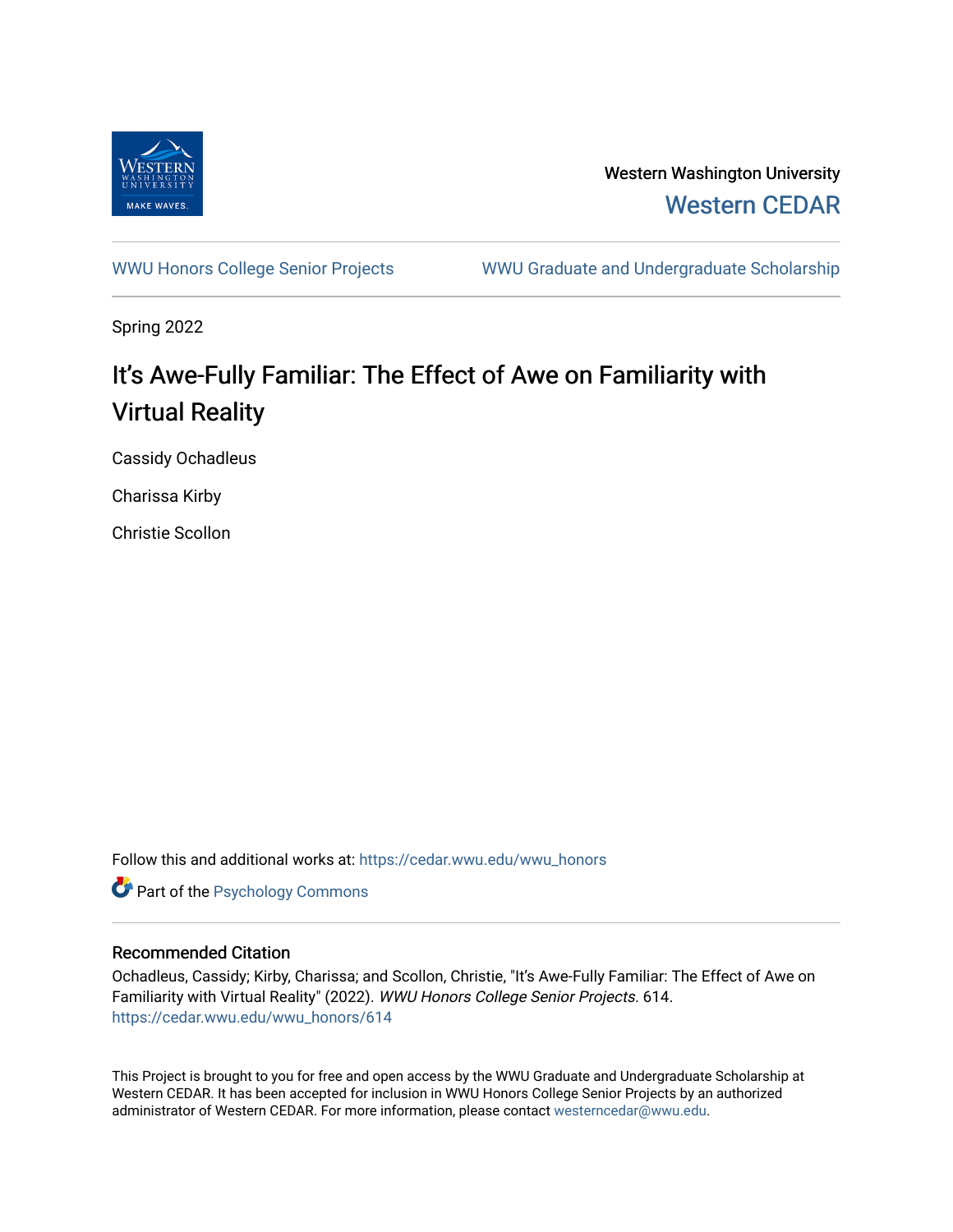# **It's Awe-Fully Familiar:**

# **The Effect of Awe on Familiarity with Virtual Reality**

Cassidy Ochadleus, Charissa Kirby, and Dr. Christie Scollon

Department of Psychology, Western Washington University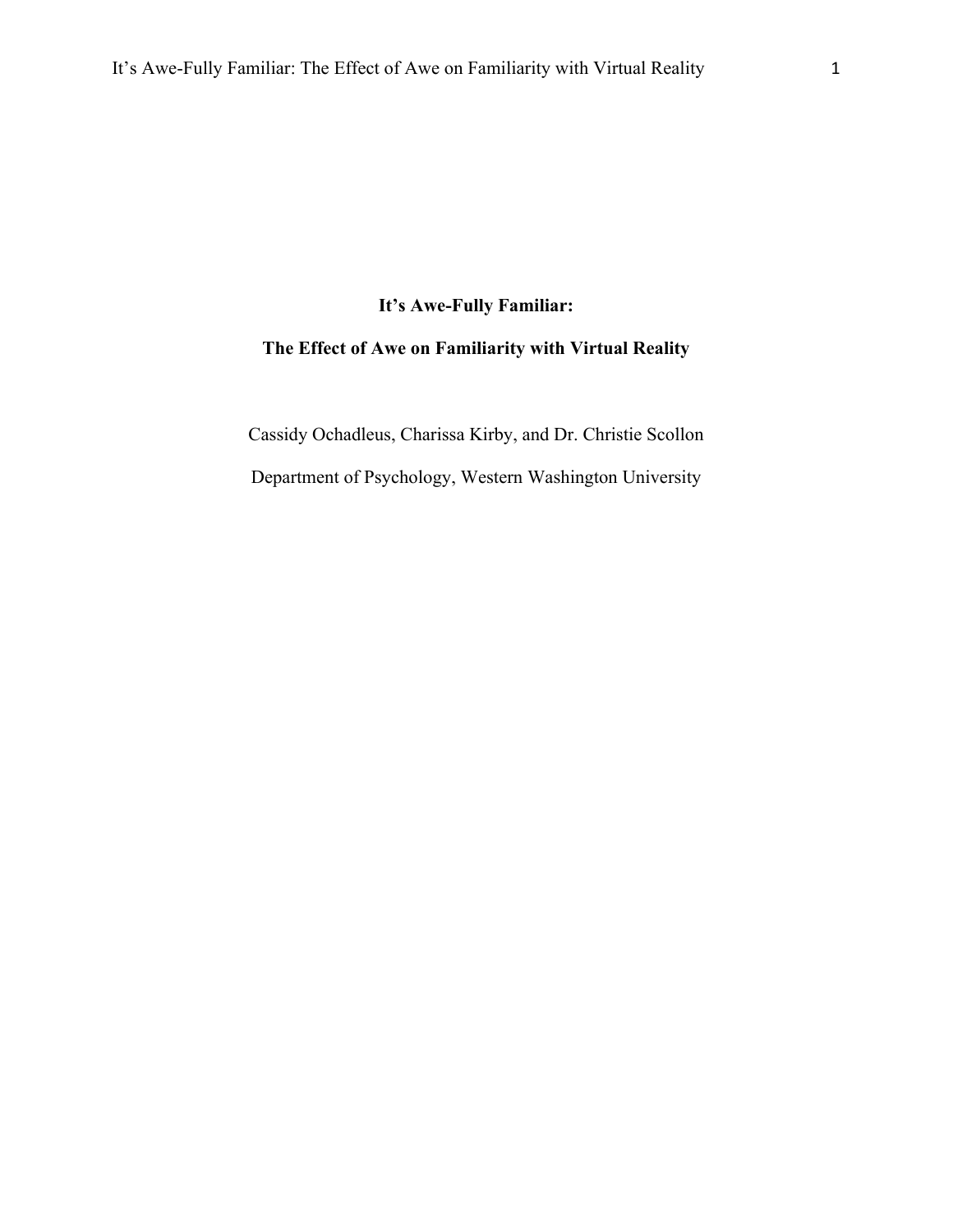#### **It's Awe-Fully Familiar: The Effect of Awe on Familiarity with Virtual Reality**

Awe is a self-transcendent emotion (Nelson-Coffey et al., 2019) which is typically elicited by natural environments which are perceptually vast and create a need for accommodation (Keltner & Haidt, 2003; Shiota et al., 2007). While awe is not always just experienced when viewing natural scenes (other things like people in positions of power or grand buildings can also create feelings of awe) the stimuli which best induce awe share those characteristics of vastness and a need for accommodation. Accommodation is the process by which existing cognitive schemes are adjusted to incorporate new information (Keltner and Haidt, 2003). The current study used this idea of accommodation as a theoretical background for how familiarity to the stimulus could impact the awe experienced from it. To date, no studies have examined the relation between awe, familiarity to the stimulus and accommodation. Of course, logically the more time people spend in a particular awe inducing scene the less need there will be for accommodation. In other words, more experience with a particular aweinducing scene would give people a more developed cognitive schema which they could apply to the same stimulus in the future.

For this study we decided to use virtual reality images to experimentally manipulate awe as it immerses users completely in the environment. Virtual reality has been verified as a valid means of inducing awe in a controlled laboratory setting (Chirico et al., 2017; Nelson-Coffey et al., 2019; Quesnel & Riecke, 2018). Immersion in the stimulus acts as a moderator for awe (Chirico et al., 2017) and past research has suggested that because of this virtual reality is better for experimentally inducing awe than two-dimensional images. Additionally, while other studies have brought participants to awe inspiring nature scenes (Piff et al., 2015; Ballew & Omoto, 2018) this is not as controllable as virtual reality. Importantly, virtual reality allowed us to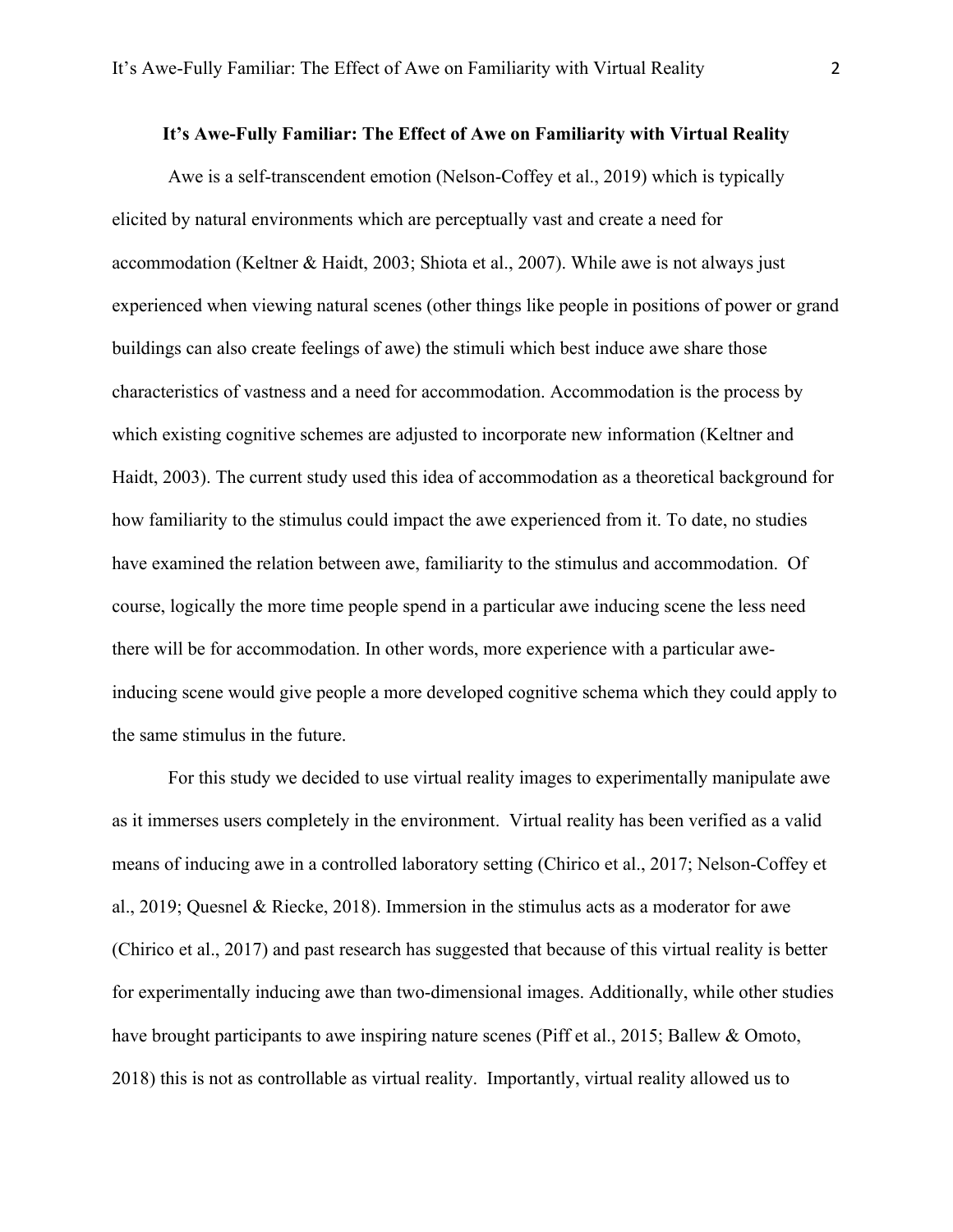experimentally manipulate familiarity, which would not have been possible by bringing participants to awe inspiring nature locations.

#### **Overview**

The current study used virtual reality images to experimentally manipulate familiarity and measure the effect it had on participants' experience of awe. We hypothesized that increased familiarity to the stimulus would decrease the intensity of awe. This is based on the idea that repeated exposure to awe inducing scenes would decrease the need for accommodation.

#### **Method**

#### **Participants**

The study was preregistered on OSF (https://osf.io/hsbgw). A sample of 53 undergraduate psychology students (30 female, 14 male, 8 non-binary, 1 other; age 18-57, *M* = 22.08, *SD* = 7.24) were recruited from Western Washington University to participate in this study. Subjects were recruited through the undergraduate Psychology subject pool (i.e., SONA) and were told that the study was on "emotional responses to virtual reality." Participants received course credit as an incentive for participation.

Using G\*Power 3.1 (Faul et al., 2009), we conducted an a priori power analysis to determine the minimum number of subjects needed. Based on an estimated effect size of .40 with alpha set to .05 and power set to .80, the minimum number of subjects required was 52 in total (26 per condition). We aimed to collect data on 60 participants or until our a priori cut-off date.

The final sample size was  $N = 40$  after removing a total of 13 subjects from the dataset. Three participants were trial runs to familiarize research assistants with the procedure. As such the trial participants were not included in the analysis. One participant was removed because the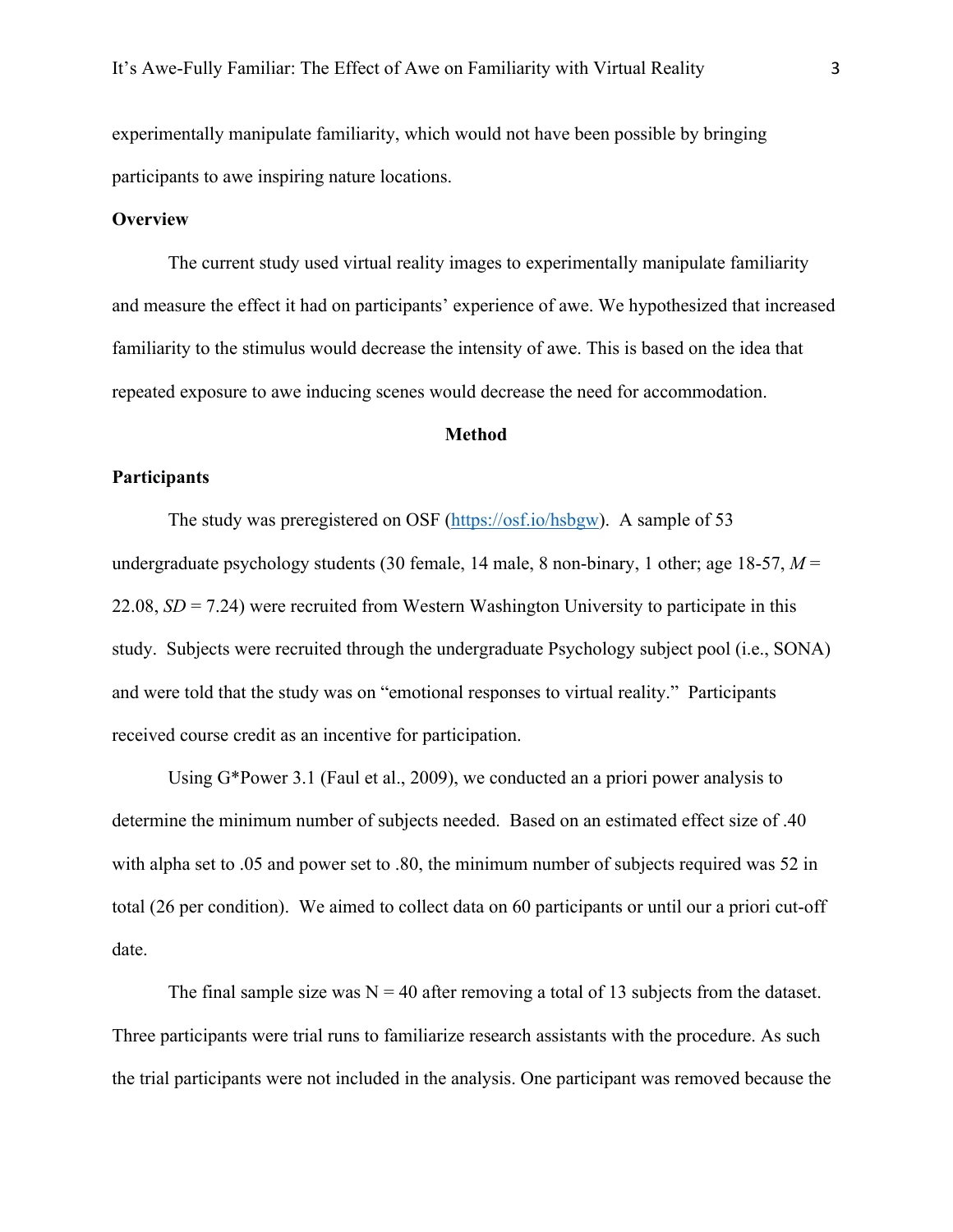virtual reality headset failed while they were viewing one of the awe scenes. The other nine subjects were removed because they were either too familiar with the unfamiliar condition (eight subjects) or too unfamiliar with the familiar condition (one subject), a threshold that was set before data collection and recorded in our preregistration (see Procedures for details).

#### **Materials**

The study used an HTC Vive virtual reality headset located in a lab on the Western Washington University campus. The participants each viewed three virtual reality images in total all from the Google Earth VR application. All the images were two-dimensional, 360-degree photos (see https://osf.io/hsbgw for original materials). Participants sat on an office chair (one capable of spinning around) in the center of the small room where they were able to view the images with the headset on. One of the images used was a picture of a flower garden from Fort Vancouver Garden in Vancouver, WA. This was a neutral image, not a true condition, and was used only to allow participants to adjust to the format and help the researcher adjust the headset before the participant viewed the first condition. As such, this location was chosen because, while it is pretty, it does not possess the qualities which make a scene inherently awe inducing. The image used for the awe-familiar condition was a picture of an old growth forest taken on a trail near Baker Lake in Bellingham, WA. The image used for the awe-unfamiliar condition was a picture of the Grand Canyon in Arizona. Both tall, old growth trees (Piff et al., 2015; Chirico et al., 2017) and the Grand Canyon are perceptually vast natural scenes that fit with established features of awe (Keltner & Haidt, 2003; Shiota et al. 2007). Participants viewed each condition image for the same amount of time, five minutes. The images were chosen specifically so participants familiarity with the scenes would differ based on the condition. All our participants were recruited from Western Washington University. As such most of them are from the Pacific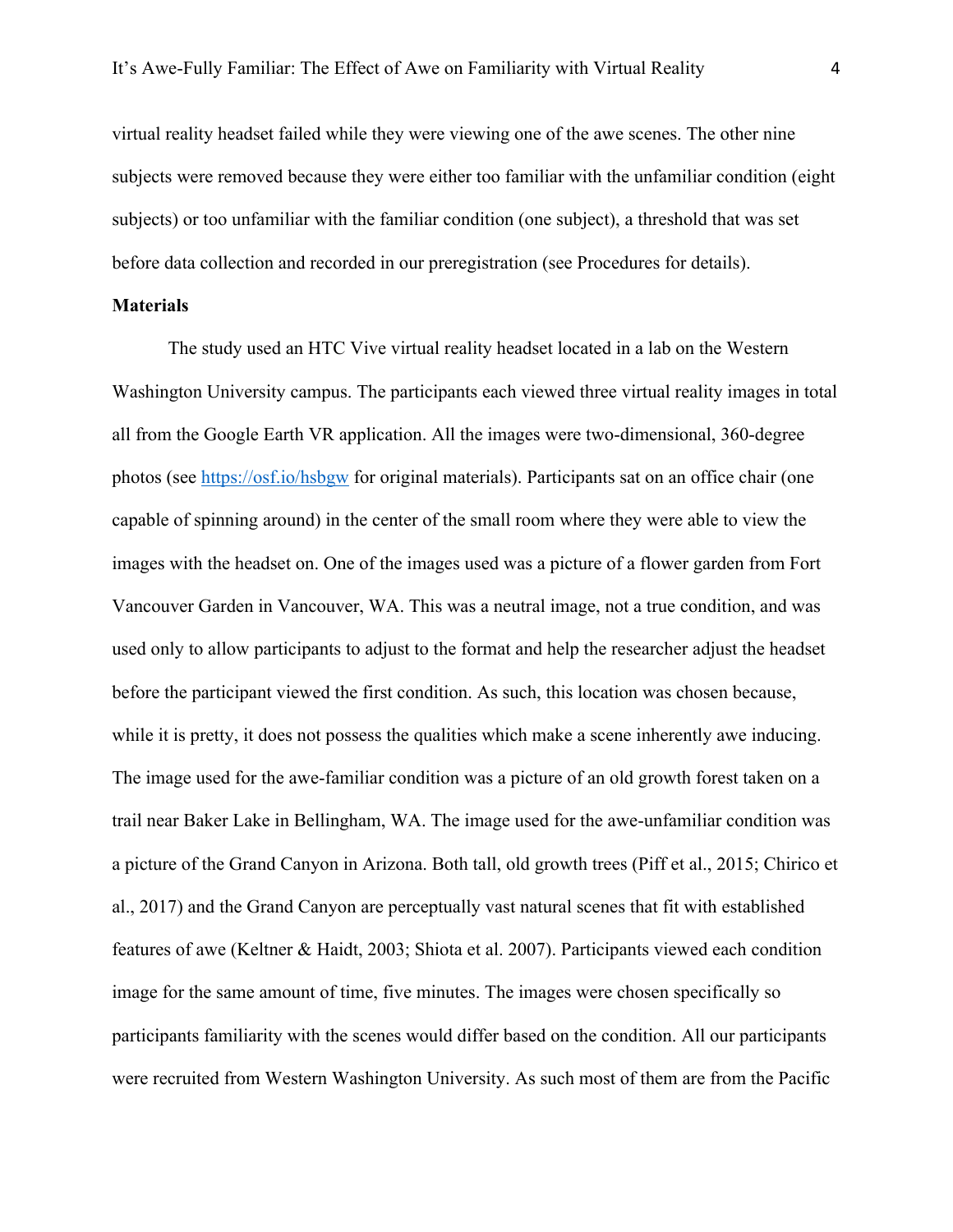Northwest, so we determined that they shou ld be more familiar with tall trees from that area than the Grand Canyon, something we verified with a manipulation check.

#### **Measures**

Participants responded to an awe scale previously developed and used by Collado and Manrique (2019) to measure the intensity of awe experienced after viewing each condition (awefamiliar  $\alpha = .63$ ; awe-unfamiliar  $\alpha = .44$ .) The scale consisted of 10 items meant to measure different aspects of awe (e.g., "This image makes me feel that I'm part of something much larger than myself." and "When I look at this image, it feels as if time stopped."). The measure uses a 7-point Likert-type scale items to measure awe experienced  $(1 =$  Strongly Disagree,  $2 =$ Moderately Disagree,  $3 =$  Somewhat Disagree,  $4 =$  Neither Agree nor Disagree,  $5 =$  Somewhat Agree,  $6 =$  Moderately Agree,  $7 =$  Strongly Agree). Higher scores on the scale indicate a greater intensity of awe experienced.

The study also included a manipulation check for familiarity to the stimulus. Subjects responded to two items ("How familiar are you with environments like the image you viewed?" and "I have spent a lot of time in environments that look like this.") intended to verify that they were more familiar with the familiar condition and less familiar with the unfamiliar condition (awe-familiar  $\alpha$  = .88; awe-unfamiliar  $\alpha$  = .69). The first item used a 7-point semantic differential scale  $(1 = Unfamiliar)$  and  $7 = Familiar)$  and the second item used a 7-point Likert-type scale to measure familiarity to the stimuli ( $1 =$  Strongly Disagree,  $2 =$  Moderately Disagree,  $3 =$ Somewhat Disagree,  $4 =$  Neither Agree nor Disagree,  $5 =$  Somewhat Agree,  $6 =$  Moderately Agree, 7 = Strongly Agree). Higher scores on the items indicate more familiarity with the stimulus. Participants whose combined responses on these two items was 12 or higher for the awe-unfamiliar condition and 3 or lower for the awe-familiar condition were removed. This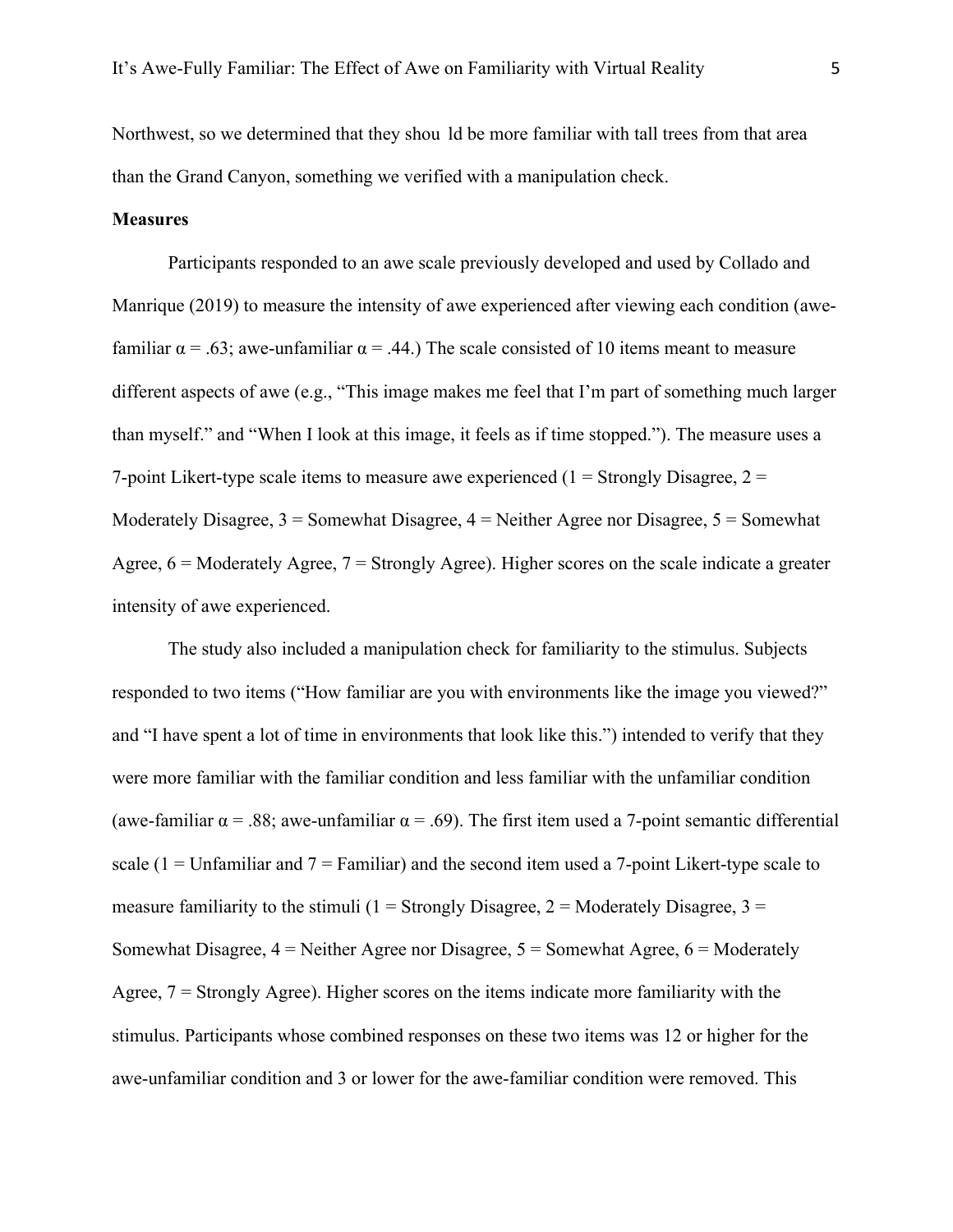threshold was set prior to data collection to ensure each condition would reflect the intended level of familiarity with the stimulus (see https://osf.io/hsbgw).

### **Procedure**

The study used a within-groups design which allowed us to directly compare awe experienced by each individual across each condition. The awe conditions were counterbalanced to control for any possible order effects. Participants were randomly assigned to view either the awe-familiar condition first and the awe-unfamiliar condition second or the awe-unfamiliar condition first and the awe-familiar condition second. Each participant was randomly assigned to a condition order using a six-sided die with three blue sides and three red sides, where the blue side indicated participants would view the awe-familiar condition first and the red side indicated they would view the awe-unfamiliar condition first.

Participants came to the virtual reality lab on campus at Western Washington University, and after informed consent was obtained, they were asked to sit down on a chair in the center of the room. First, every participant viewed a neutral image of a garden with the VR headset for two minutes. The purpose of this was to give the researcher time to make sure the VR headset was on correctly and to give the participant time to adjust to the format. Additionally, participants were instructed beforehand to inform the researcher immediately if they felt any discomfort or nausea from the headset. Viewing this image first gave them time to see if they would experience discomfort before moving on to the conditions. None of the participants experienced any discomfort from the virtual reality environment. Before viewing each awe image, participants were instructed to "pay attention to the details of their surroundings and allow themselves to become absorbed in the experience." These instructions were intended to help control for the possibility that people may pay more attention and be generally more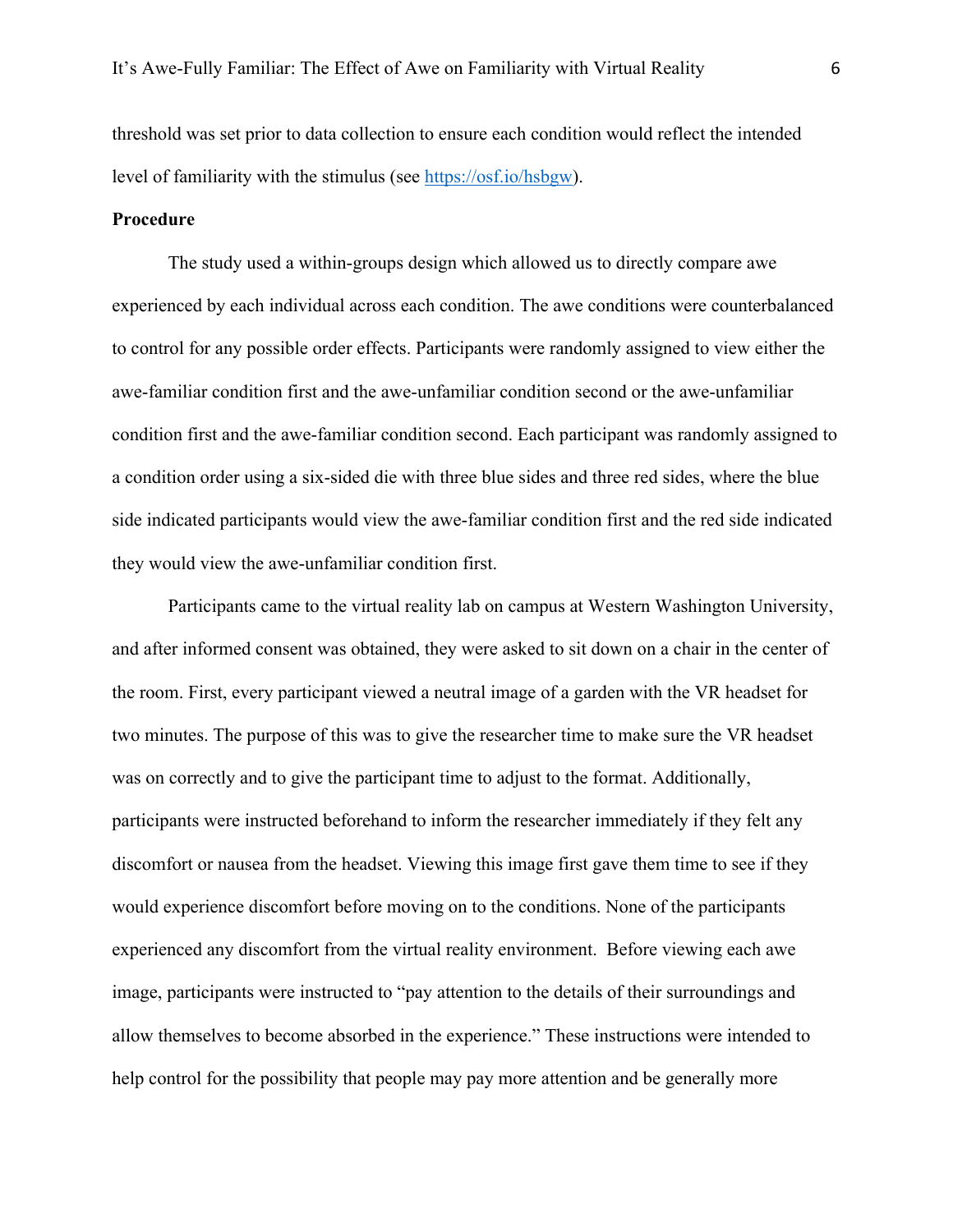absorbed in unfamiliar scenes. Absorption has been demonstrated to be a moderator of awe (Ballew & Omoto, 2018) so these instructions were given before each condition to maximize absorption. Next, participants viewed either the awe-familiar or the awe-unfamiliar image for five minutes with the VR headset before filling out a 10-item survey measuring the intensity of awe experienced and a two-item manipulation check measuring familiarity to the stimulus. Then, participants viewed whichever image they had not seen for five minutes with the VR headset before filling out the survey again as well as some demographics questions at the end. Finally, participants were thanked for their time and asked if they had any last questions.

#### **Results**

After removing outliers from the data set, we used a two-tailed paired samples t-test to compare participants' mean awe score in the awe-familiar condition to their mean awe score in the awe-unfamiliar condition. Results indicated that the intensity of awe experienced in the aweunfamiliar  $(M = 4.6, SD = 0.63)$  condition was statistically significantly greater than the awefamiliar ( $M = 4.0$ , SD = 0.74) condition (*t* (39) = 5.69,  $p < .001$ ). These results support our hypothesis that increased familiarity to an awe inducing stimulus would decrease the intensity of awe experienced.

We also ran an additional two-tailed paired samples t-test on ratings of familiarity. The results of our manipulation check suggest participants were indeed more familiar with the awefamiliar ( $M = 6.4$ , SD = 0.83) image than the awe-unfamiliar ( $M = 2.8$ , SD = 1.26) image (*t* (39)  $= 17.19, p < .001$ ). This confirms that our experimental manipulation of familiarity was successful.

#### **Discussion**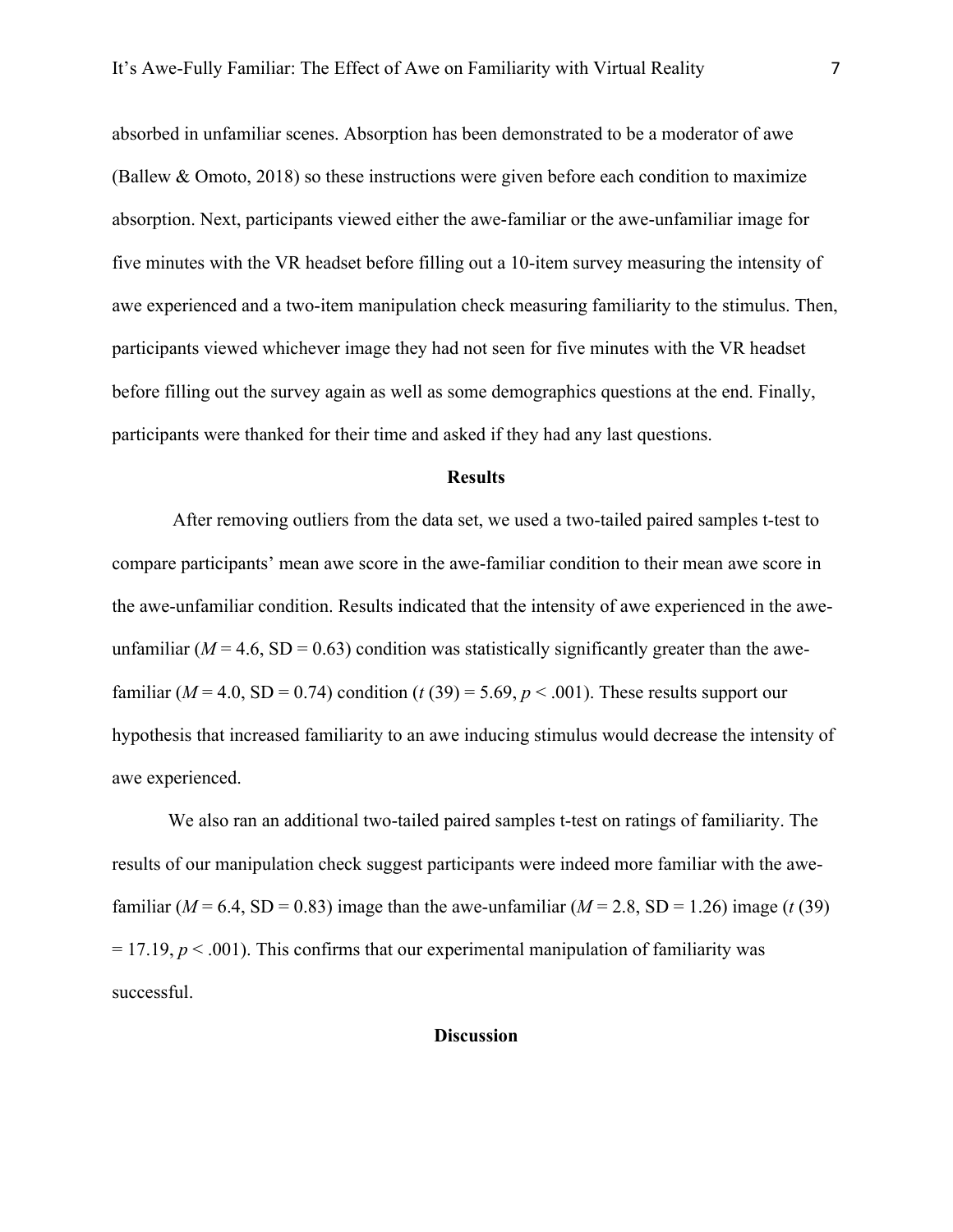The results of this study suggest that through experimental manipulation familiarity does diminish the intensity of awe experienced when looking at awe inspiring natural scenes. To the best of our knowledge, this is the first study to establish the effect of familiarity on the experience of awe. Because of the instructions given to participants before they viewed each condition, we can rule out absorption as a possible alternative explanation for the difference in awe experienced between the two conditions. By instructing participants to pay attention to all of the images and by counterbalancing the condition order, we controlled for any influence absorption or order may have had on participant's experience of awe.

Although we did not measure accommodation directly, the present findings have interesting implications for the notion that awe creates a need for accommodation. This study suggests that perhaps repeated exposer to an awe inducing stimulus lessens the need for accommodation over time by solidifying a person's existing cognitive schema for the stimulus. Future studies should measure accommodation to see if the results are mediated by accommodation.

Awe is a complex and important emotion. As such it is important to understand how it operates within us and what factors affect it. Past research has suggested that awe increase prosocial behavior in a variety of ways. In part this is due awe's ability to diminish one's sense of self and create feelings of being part of a larger whole, while generally shifting focus from the self to others, (Piff et al., 2015; Shiota et al., 2007; Perlin & Li, 2020; Nelson-Coffey et al., 2019). Additionally, there is research to suggest that awe slows the perception of time passing creating the illusion of having more time (Rudd et al., 2012). Future studies on awe and familiarity would benefit from measuring these potential mediators.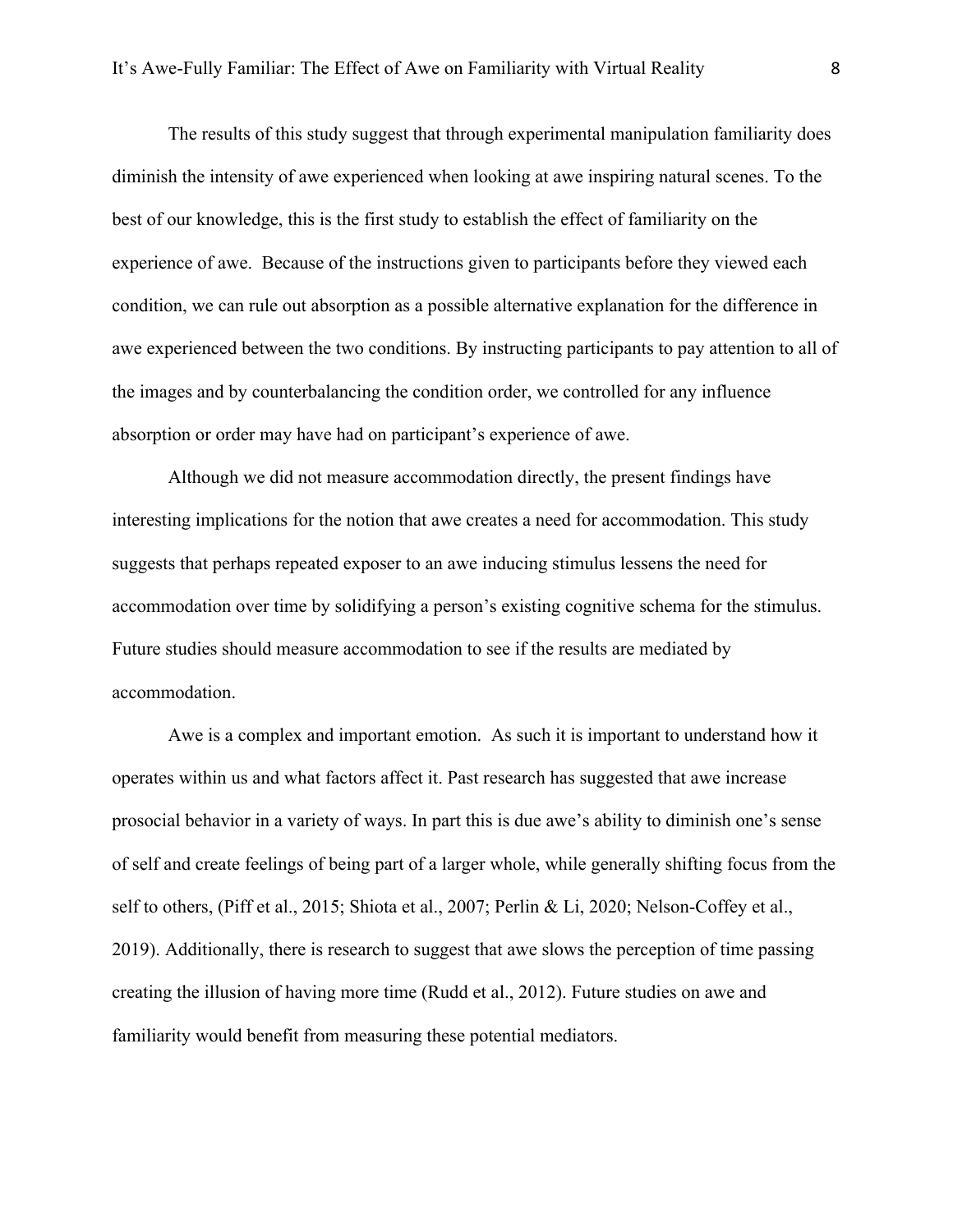The effects of awe have been linked to increased helping behavior, generosity, support for ethical decisions, and prosocial values (Piff et al., 2015) as well as increased willingness to volunteer time (Rudd et al., 2012). A separate, but related, effect of awe which has been studied more recently by Keltner & Stancato (2021) suggests that it can also lessen certainty in ideological convictions and increase a sense of cohesion. Essentially, awe is incredibly beneficial for maintaining positive interpersonal relationships and making it easier to live together as members of a shared community.

There were several limitations to this study which should be discussed. First, given the timeframe of the study we were unable to do a pilot study with the images used in the study. A pilot study would have helped ensure the images chosen for the awe-familiar and awe-unfamiliar conditions are not inherently different in how awe inducing they are. This was omitted due to the limited amount of time we had to run the study. Also, most of our participant population is from the Pacific Northwest, so we assumed they were more familiar with the trees image than the Grand Canyon, which was confirmed by our manipulation check. Given this, a pilot study was not necessary to determine true differences in familiarity to our stimuli ahead of time. A second limitation to this study was that some participants thought they saw Bigfoot in the trees for the awe-familiar condition. Two of the participants mentioned that they saw Bigfoot afterwards. We believe this has to do in part with the participants being largely from Washington and the Pacific Northwest and because they were all psychology students themselves. It is possible that being psychology students they were looking for some trick or test. This should not have majorly impacted the results of the study but should be mentioned and considered for future research.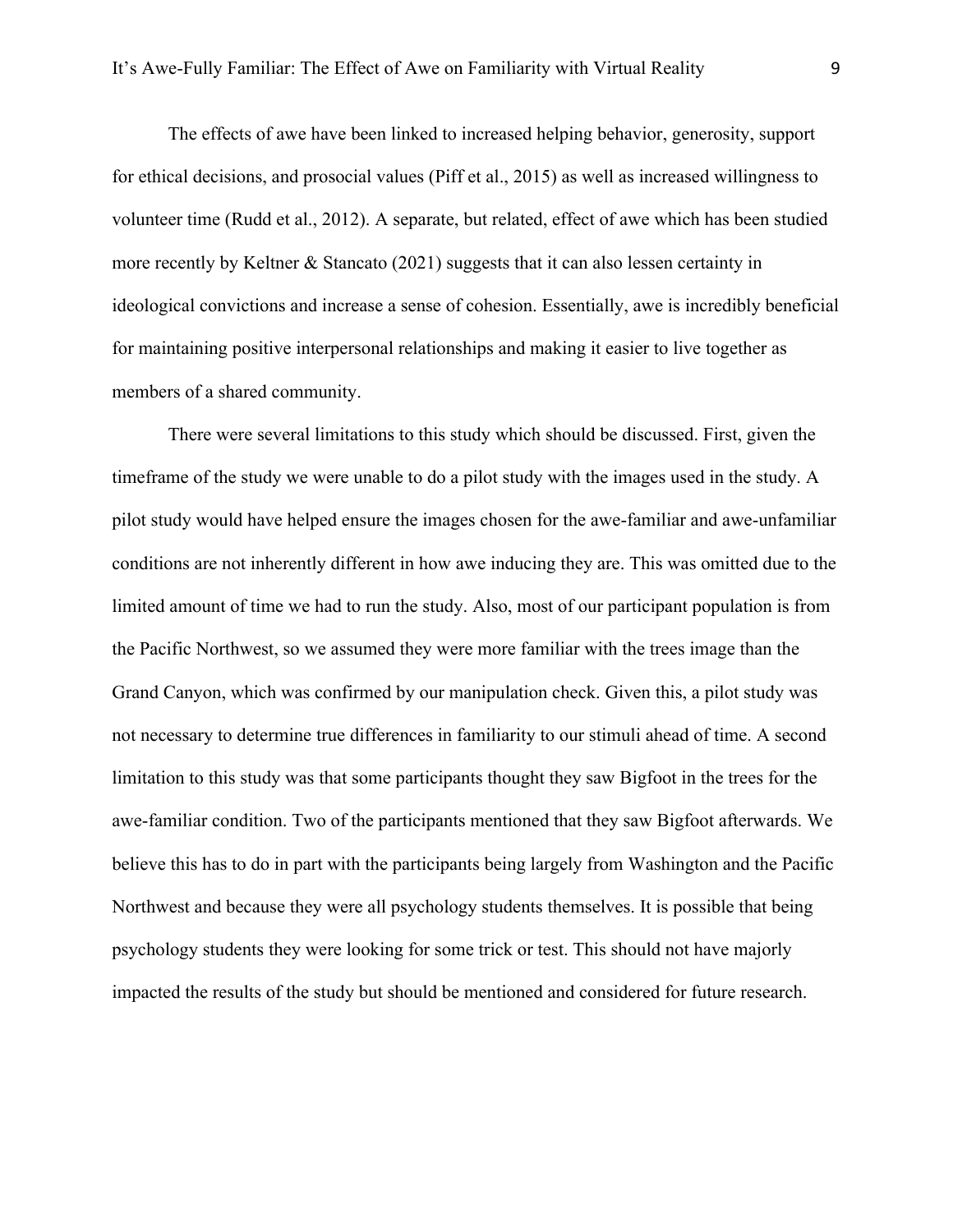#### **References**

- Ballew, M. T., & Omoto, A. M. (2018). Absorption: How nature experiences promote awe and other positive emotions. *Ecopsychology*, *10*(1), 26-35. https://doi.org/10.1089/eco.2017.0044
- Chirico, A., Cipresso, P., Yaden, D. B., Biassoni, F., Riva, G., & Gaggioli, A. (2017). Effectiveness of immersive videos in inducing awe: An experimental study. *Scientific Reports*, *7*(1), Article e1218. https://doi.org/10.1038/s41598-017-01242-0
- Collado, S., & Manrique, H. M. (2019). Exposure to awe-evoking natural and built scenes has positive effects on cognitive performance and affect. *Sage Journals*, *52*(10), 1105-1132. https://doi.org/10.1177/0013916519868733
- Keltner, D., & Haidt, J. (2003). Approaching awe, a moral, spiritual, and aesthetic emotion. *Cognition & Emotion*, *17*(2), 297-314. http://dx.doi.org/10.1080/02699930302297
- Nelson-Coffey, S. K., Ruberton, P. M., Chancellor, J., Cornick, J. E., Blascovich, J., & Lyubomirsky, S. (2019). The proximal experience of awe. *PLoS ONE*, *14*(5), Article e0216780. 10.1371/journal.pone.0216780
- Perlin, J. D., & Li, L. (2020). Why Does Awe Have Prosocial Effects? New Perspectives on Awe and the Small Self. *Perspectives on Psychological Science*, *15*(2), 291–308. 10.11771745691619886006
- Quesnel, D., & Riecke, B. E. (2018). Are you awed yet? How virtual reality gives us awe and goose bumps. *Frontiers in Psychology*, *9*, Article e2158. https://doi.org/10.3389/fpsyg.2018.02158
- Rudd, M., Vohs, K. D., & Aaker, J. (2012). Awe expands people's perception of time, alters decision making, and enhances well-being. *Psychological Science*, *23*(10), 1130-1136. 10.1177/0956797612438731